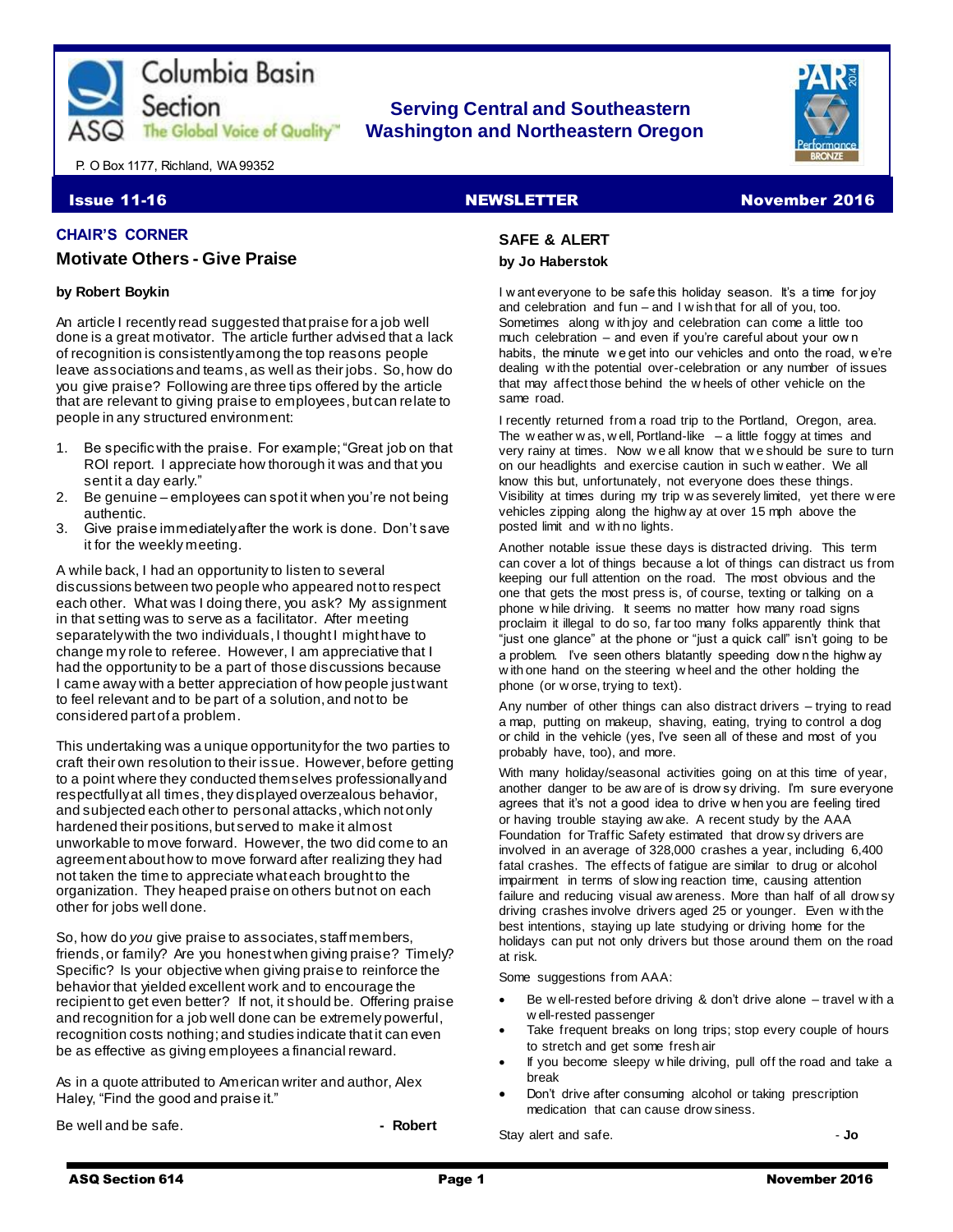

#### **NOTE SPECIAL LOCATION**

#### **Tuesday, December 13, 2016**

**LOCATION:** Ice Harbor at the Marina 350 Clover Island Drive Kennewick, Washington

**(509) 586-3181** <http://iceharbor.com/>

#### **TIME:**

**5:45 p.m**. - Check in/Networking

**6:00 p.m.** – Appetizers (courtesy of ASQ Section 0614)

There is no cost to network and partake in the appetizers.

Due to individual palates, ASQ Section 0614 will provide appetizers for everyone to share.

Members/guests may order the beverage of their choice (no host) and can also order entrees from the menu if desired.

Beer samplers, beer, wine and other beverages will be available for purchase (no host).

For planning purposes, **reservations must be received by December 7.** Send an email to Panda 2@charter.net. Limited to 30 attendees – make your reservations soon!

For more information about our ASQ section and other upcoming events: [www.asq614.org/](http://www.asq614.org/)



# **HOLIDAY GET-TOGETHER**

# **Ice Harbor at the Marina**



# **350 Clover Island Drive Kennewick, Washington**

Join us on Tuesday, December 13, to celebrate the holiday season.

This is a great opportunity to take a little break from our regular meeting format, check out a different venue, and get together just for fun.

As a "thank you" to our many loyal ASQ members, the section will cover the cost of several appetizer plates.

You are welcome to also partake (no-host) in the beverages of your choice (they offer many different styles of beers on draft, and beer samplers, as well as wine and other beverages).

You don't need to be a beer lover to have a great time at this get-together, so please come and join in the fun.

You are encouraged to invite your spouse or a guest; just be sure to make your reservations by December 7, so we can be sure to have enough room for everyone who wishes to attend.

#### *A little about Ice Harbor at the Marina:*

*Once upon a time… Most great stories start this way and theirs is no exception. When the owners of a small microbrewery in Pasco decided they would rather focus on the packaging aspect of brewing, Mike Hall and Bill Jaquish used it as an opportunity to take their own intense love of home brewing to the next level. In 1997, Ice Harbor Brewing was born. Word got out quickly among beer aficionados about the little brewery in the Columbia Basin that was making really great beer. By 2004, demand for the beer coupled with Mike and Bill's desire to provide a true pub experience for customers led to Ice Harbor Brewing moving to its location in historic downtown Kennewick. Three years later, Ice Harbor at the Marina was opened to provide a more upscale dining option on Clover Island. Each location has its own charm and character. Visiting the Brewery and Pub (our ASQ section has toured there in the past) is like coming to the neighborhood bar of yore, where everybody gathers to share a love and appreciation of fine, hand-crafted beers. It's a great place to hang out and relax with friends.*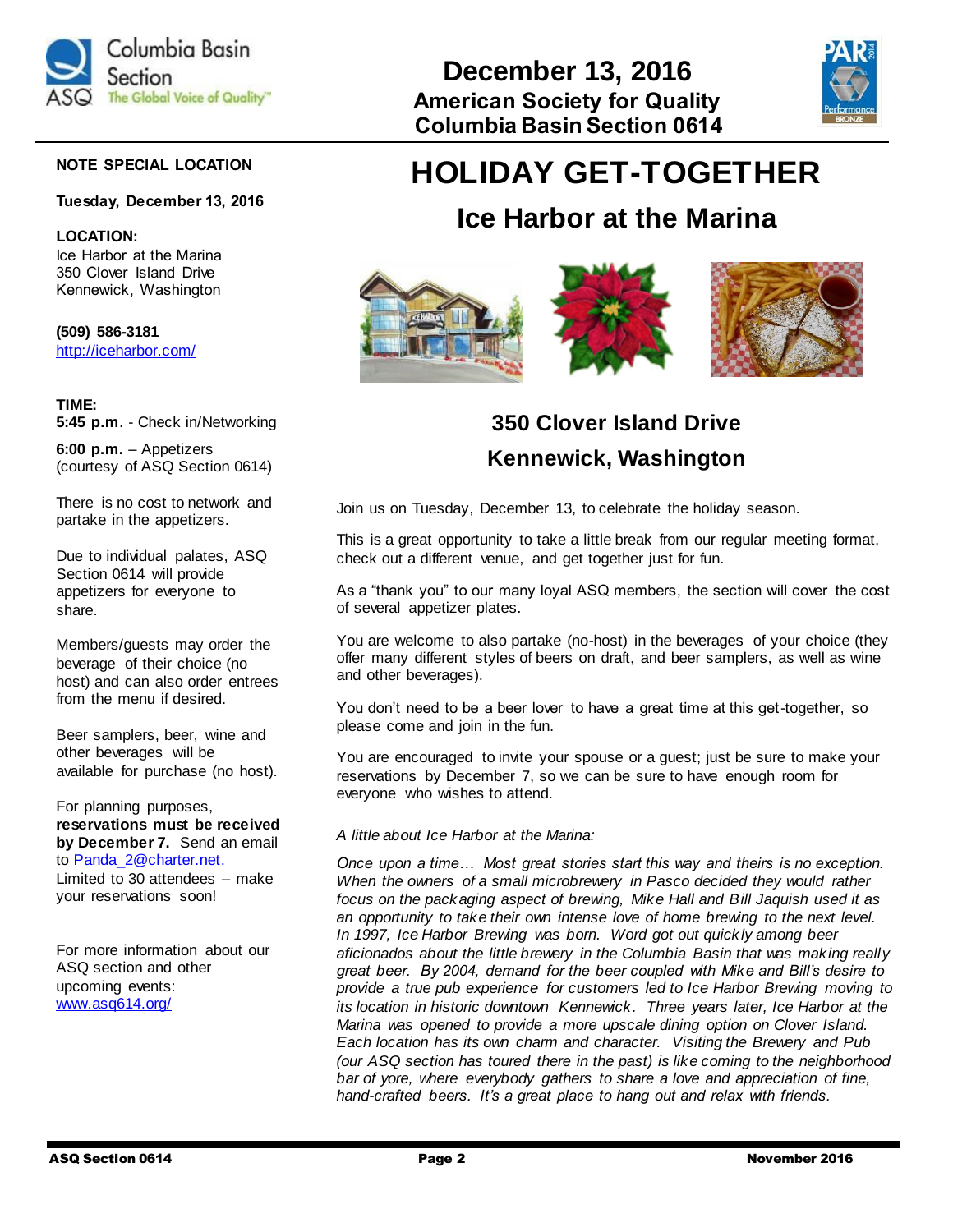#### **GIVE OTHERS THE GIFT OF ASQ MEMBERSHIP**

#### **Free trial memberships – submit to ASQ by November 29**

Please take a moment to take advantage of this great opportunity to offer someone the gift of a FREE 6-month full ASQ membership.

This is a great opportunity to introduce someone to ASQ and to our local section and our programs and activities. It is also a way to increase our local membership and the potential for individuals deciding to continue their involvement by joining ASQ at the end of the free trial period.

I'm sure we all know several colleagues and friends, possibly even family members, who are quality-minded and interested in opportunities to network with others while learning new skills though our meetings, visits to nearby companies, and regional and national conferences and training opportunities.

ASQ membership offers many benefits, including unlimited access to ASQ's online Knowledge Center, a print and electronic subscription to *Quality Progress*, the ability to join a local section and a division or forum, plus discounted member pricing on all ASQ products.

Please be sure to submit the required information to ASQ soon, and let's get even more folks involved in our section in 2017!! [Complete the invitation](https://asq.realmagnet.land/2016-anv-member-refer-landing-page?utm_source=email&utm_medium=email&utm_campaign=marketing_recruitment_110116_anvmemberem1) form here.

Note: You can offer free memberships to multiple colleagues/friends - you just need to complete a separate form for each one.

### **GET YOUR FREE MEMBER GIFTS**

ASQ's free member gifts for November focus on ISO 9001:2015 and Risk-Based Thinking.

Changes introduced in the 2015 revision were made with the intention of ensuring that ISO 9001 continues to adapt to the changing environments in which organizations operate. One key update everyone is talking about is the emphasis on riskbased thinking.

This month's gift includes several resources to help you better understand and apply risk-based thinking through your ISO 9001:2015 transition and after to the benefit of your customers and organization.

Gifts include:

- New Webcast *ISO 9001:2015 - Elevating quality with risk- based thinking*
- Complete E-book *Lean ISO 9001: Adding spark to your ISO 9001 QMS and sustainability to your lean efforts* (248 pp) and webcast
- Eight articles on ISO and risk including *- Running a Risk: A process for seeing decisions' potential risks and adverse effects*
- Nine Standards Channel expert videos on ISO 9001 and risk

**QUALITY BOOKS RECOMMENDED BY A MEMBER**

#### **by Jo Haberstok**

Our November 8 section dinner meeting was another great one. Our speakers were **Bob Schmitt**, Manager of Regulatory Affairs, Quality Assurance & IT at SIGN Fracture Care International, and **Frank Faultersack**, Manager of Engineering. They provided an update about what SIGN has been doing and showed us the SIGN Implant nails and how they are used in the many countries that have been helped by SIGN to date.

As part of the discussion, Bob also shared with us about how and why he joined ASQ, and he highly recommended two books that he purchased through ASQ. We weren't expecting an ASQ testimonial at the meeting, but it's always great to hear from a happy member!

For those who weren't able to attend, here are the books that were recommended. I've included current pricing inform ation and links in case others may be interested in purchasing them.

[The Quality Toolbox](http://asq.org/quality-press/display-item/index.html?item=H1224) by Nancy R. Tague (member price: \$54)

[Handbook of Investigation and Effective CAPA Systems](http://asq.org/quality-press/display-item/?item=H1504) by José Rodríguez-Pérez (member price: \$37)

## **FREE WEBCAST: THE CLIENT EXPERIENCE**

This free webcast, offered by ASQ, features Ryan Suydam, co-founder of Client Savvy. He explains how to effectively capture and translate customer feedback to make real and positive changes to an organization's products and services.

[Log in](http://asq.org/2016/10/customer-satisfaction-and-value/the-client-experience-matters-webcast.html) to view or download the webinar.

### **EDGE 14 – NOVEMBER 30**

#### **in Kennewick**

Looking for motivation, inspiration and challenges to help you grow and improve? Check out EDGE 14, which will be held November 30 from 4-6 pm in Kennewick.

Featured presenters and topics:

- Paul D. Casey 4 Relationships You Must Feed
- Shannon Spencer Keys to Unlocking Your Leadership Savvy
- Dr. Robert Smart Reframing Organizations: Reducing Organizational Myopia
- Tanya Faulk Replacement Driven Leadership & Building a Leadership Culture

Cost is \$33. To register or for more information: [www.paulcasey.org](http://www.paulcasey.org/)

Get your free gifts [here.](http://asq.org/member-gift/index.html)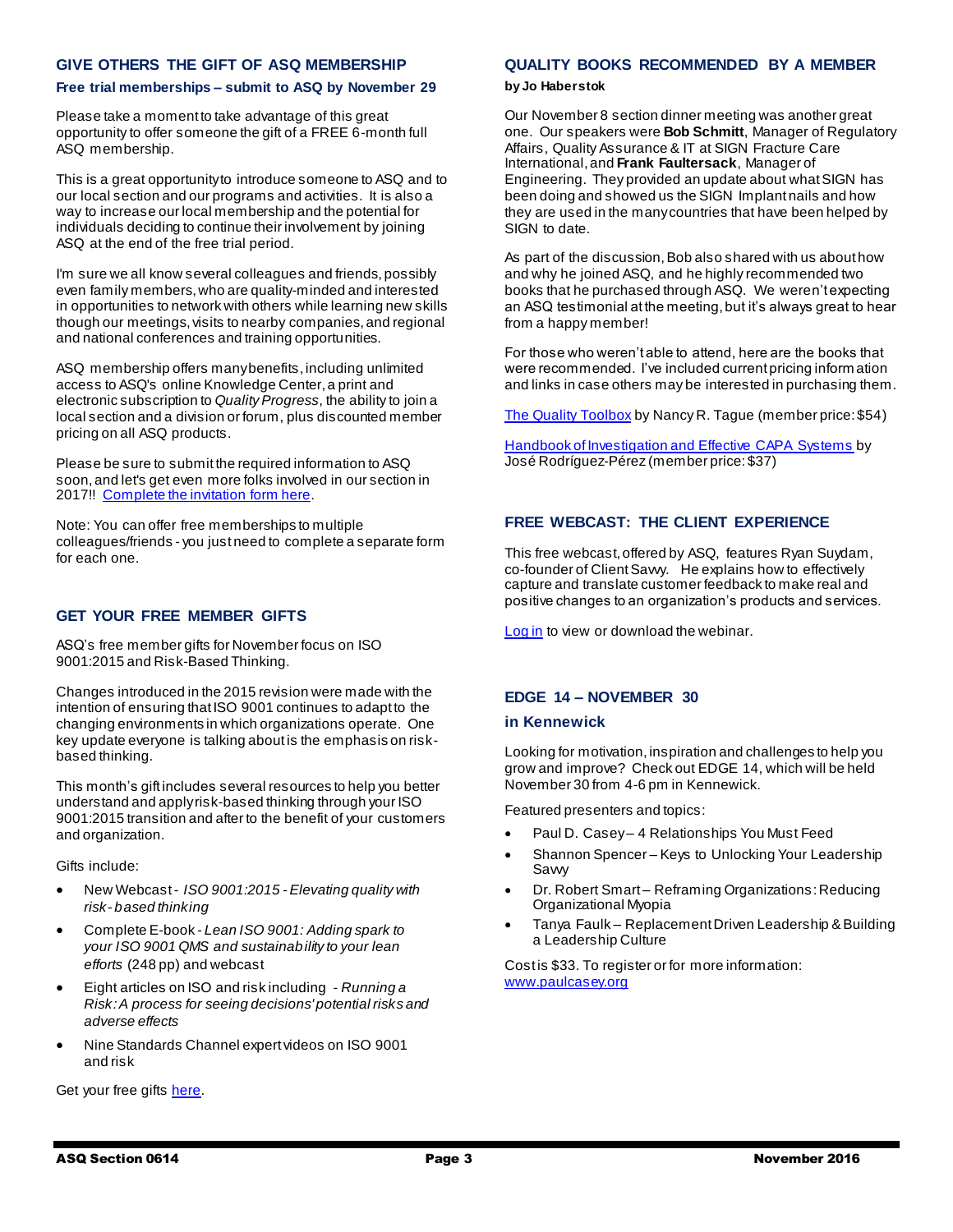### **NOVEMBER 19 – FAMILY VOLUNTEER DAY**

**Family Volunteer Day** is celebrated annually on November 19. If you've never gathered the family to participate in volunteer work together, you can start now!

What you choose to do will obviously depend on your family's size and ages. Consider attention span and stamina when choosing a volunteer activity, and make sure everyone understands what you're doing, why you're doing it, and who you'll be helping so that they can become as invested as you are in the process.

Here are a few ideas to consider:

- **Help out at a shelter or soup kitchen**. Families often volunteer to serve meals on Thanksgiving Day, but there is a year 'round need for help at shelters and soup kitchens. Contact your local organizations to find out if you and your family can be of service, but make sure to ask if there are age restrictions.
- **Get crafty**. There are countless local organizations that collect handmade items to give to charity. Hats, scarves, blankets, chemo caps, prayer shawls, and infant loss items are always in demand. If you're crafty and your children are old enough, look up organizations near you that are accepting handmade items, then choose some projects and work on them together. If you're not great with a hook or needles, thes[e no-sew fleece blankets](http://www.instructables.com/id/No-Sew-Fleece-Blanket-1/) are perfect for almost all ages and skill levels.
- Many charitable organizations accept donated clothes, books, and small household items that are in good condition. Go through every room in your house as a family and see what items you can find to donate to those in need. Winter coats and boots that are too small are particularly great to donate at this time of year.
- **Clean up.** If the weather is still pleasant in your neck of the woods, take the family out for a walk around your neighborhood armed with trash bags and gloves, and clean as you go. Make sure children understand that needles and broken glass are dangerous and ask them to instead look for paper, wrappers, plastic cups and other kinds of garbage.

Volunteering as a family is something that will change your lives and the lives of those who are receiving your help. Teaching children how important it is to focus on giving back is a lesson that will serve them for the rest of their lives as they carry on the giving tradition for years to come.

*(source[: Foresters Financial newsletter\)](http://www.membershipmatters.com/foresters-member-benefits/make-volunteering-a-family-affair/?utm_source=MM&utm_medium=email&utm_campaign=MM1116)*

# **QUOTE OF THE MONTH**

"Things turn out best for the people who make the best of the way things turn out."

~ John Robert Wooden

#### **STRESS IS A CHOICE – READ THE BOOK!**

#### **by Jo Haberstok**

Full disclosure: I have not read this book (yet). But it sure sounds interesting.

In his book, **Stress is a Choice: 10 Rules to Simplify Your Life**, author David Zerfoss presents the liberating (perhaps?) concept that stress is a choice you make. A promotional note explains further.

Many people hurry through life going from one place to the next, focused on conquering the next mountain, making the next deal, running the next errand, and believing there will never be enough time to do all the things they need to get done. By realizing and acknowledging that we are the creators of the life we choose to live, there is all the time in the world. For those thinking about expectations to meet at work or that their family is constantly on the go, the book explains how we are *choosing* stress and provides a different way of approaching life to help reduce the stress without affecting productivity.

It's a short book (110 pages) that may inspire a new road map to simplifying your life...and to choosing less stress. Available fro[m walkthetalk.com](http://www.walkthetalk.com/stress-is-a-choice-1.html) for \$15.95.

#### **BECOMING A COACHING LEADER December 8 in Kennewick**

Do you want to become a better coach and leader? Then you may be interested in this workshop, which will be presented by Paul D. Casey of Growing Forward. Benefits of workshop attendance:

- Understand why a coaching style is most effective in people development
- Have more intentional one-to-one discussions with team members
- Learn the power of a great question and a well-defined goal
- Take away some assessment tool to assist with future team growth.

The workshop will be held from 8:30 – 11:30 am on December 8 in Kennewick. Cost is only \$58 for those who register before November 24, and \$65 after that date. For more information and to sign up: [www.paulcasey.org](http://www.paulcasey.org/)

Has your email address changed? Help us keep you informed of Section 0614 events and information by updating your contact information and email preferences [at http://www.asq.org/.](http://www.asq.org/) Log in and click "My Account" to update your membership record. You can add or make email, address and phone changes in the "Contact" tab, and then be sure to click on the "email preferences" tab to be sure you are subscribed to receive future Section communications.